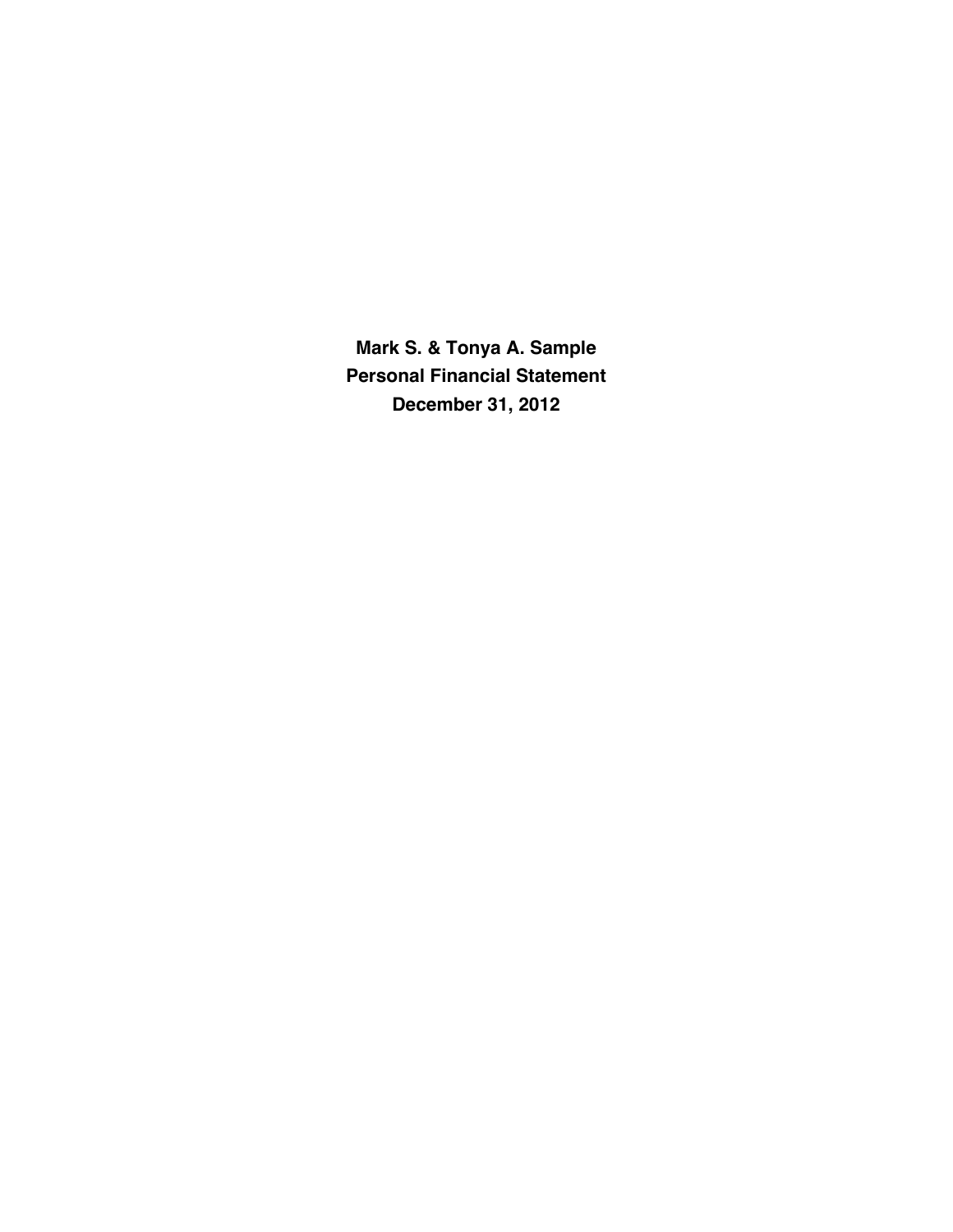# **Mark S. & Tonya A. Sample Personal Financial Statement Table of Contents**

| Cover Page                              |   |
|-----------------------------------------|---|
| <b>Table of Contents</b>                | 2 |
| <b>Accountant's Report</b>              | 3 |
| <b>Statement of Financial Condition</b> | 4 |
| Statement of Revenues & Expenses        | 5 |
| Notes to the Financial Statment         | 6 |
| Asset Schedule                          |   |
| <b>Liability Schedule</b>               | 8 |
| <b>Revenue Schedule</b>                 | 9 |
| <b>Expense Schedule</b>                 |   |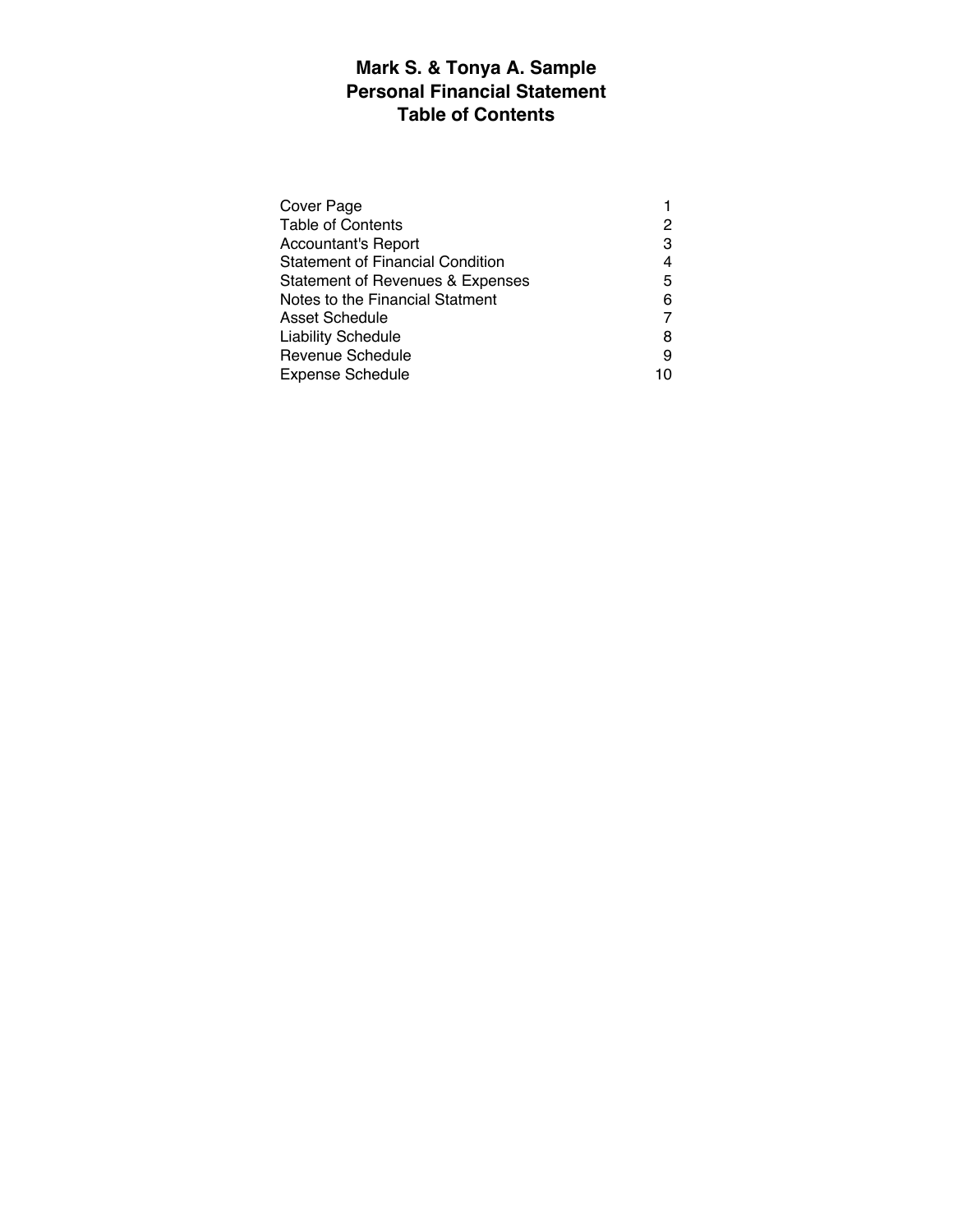#### **Accountant's Report**

Mark S. & Tonya A. Sample Omaha, Nebraska

I have compiled the accompanying statement of financial condition of Mark S. & Tonya A. Sample as of December 31, 2012, and the related statement of revenues and expenses for the year then ended. I have not audited or reviewed the accompanying financial statement and, accordingly, do not express an opinion or provide any assurance about whether the financial statements are in accordance with accounting principles generally accepted in the United States of America.

The individuals are responsible for the preparation and fair presentation of the financial statement in accordance with accounting principles generally accepted in the United States of America and for designing, implementing, and maintaining internal control relevant to the preparation and fair presentation of the financial statement.

My responsibility is to conduct the compilation in accordance with Statements on Standards for Accounting and Review Services issued by the American Institute of Certified Public Accountants. The objective of a compilation is to assist the individuals in presenting financial information in the form of financial statements without undertaking to obtain or provide any assurance that there are no material modifications that should be made to the financial statement.

Roger McCoy, CPA Omaha, NE 12/31/2012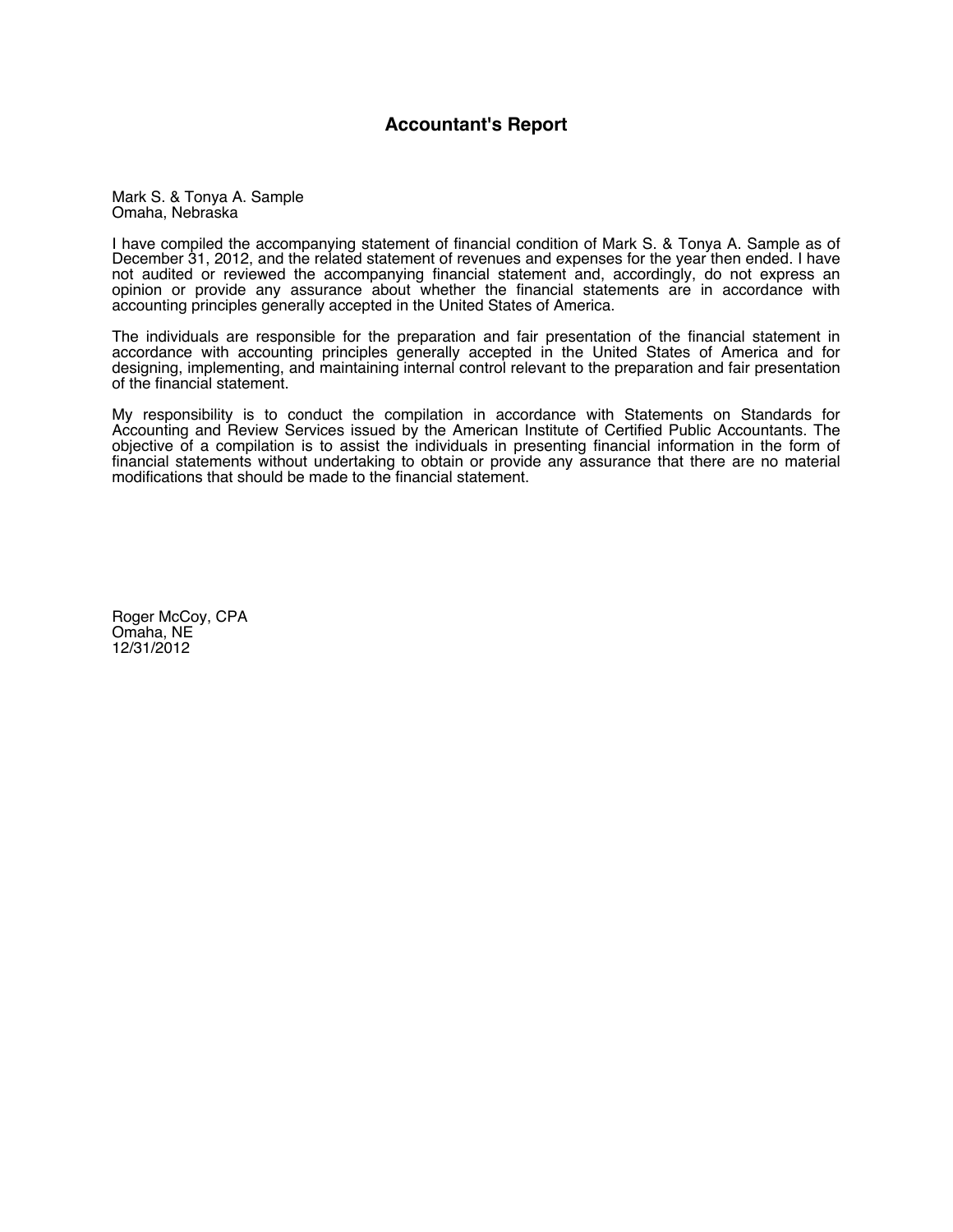## **Mark S. & Tonya A. Sample Statement of Financial Condition December 31, 2012**

| <b>Assets</b>                       |              |
|-------------------------------------|--------------|
| Cash                                | \$33,675.00  |
| Marketable Securities (Notes 1 - 2) | 244,500.00   |
| Partnership Interests (Note 3)      | 16,925.00    |
| <b>Retirement Accounts</b>          | 421,815.00   |
| Vehicles (Note 4)                   | 31,500.00    |
| Primary Residence (Note 5)          | 345,500.00   |
| <b>Total Assets:</b>                | 1,093,915.00 |

| Liabilities                                                     |                         |
|-----------------------------------------------------------------|-------------------------|
| Notes/Loans Payable (Notes 6 - 7)<br>Mortgages Payable (Note 8) | 78,000.00<br>261,960.00 |
| <b>Total Liabilities:</b>                                       | 339,960.00              |
| <b>Net Worth:</b>                                               | 753,955.00              |
| <b>Total Liabilities &amp; Net Worth:</b>                       | \$1,093,915.00          |

See accompanying notes and accountant's report.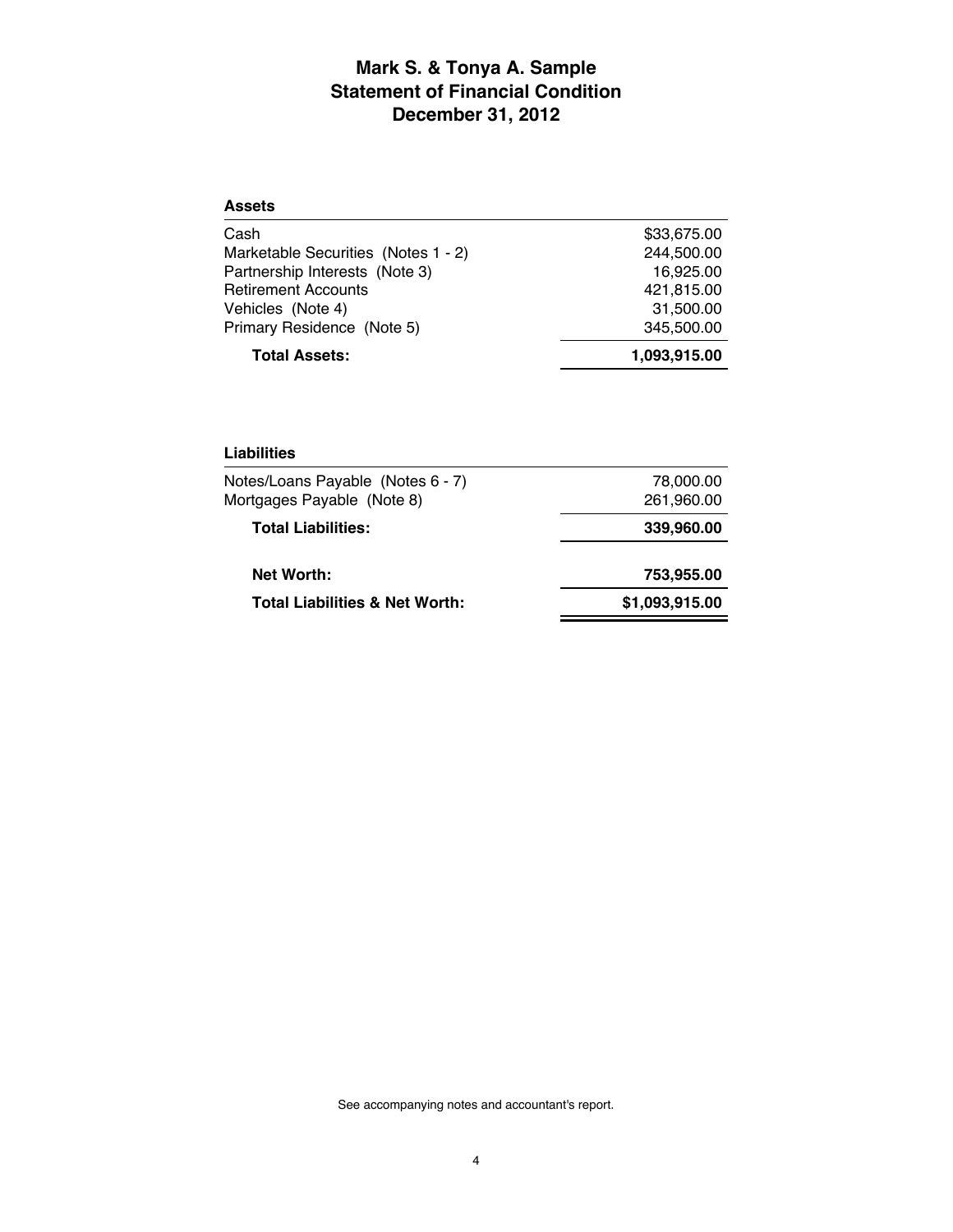## **Mark S. & Tonya A. Sample Statement of Revenues & Expenses For the Year Ending December 31, 2012**

| 308,500.00   |
|--------------|
| 8.500.00     |
| 4.500.00     |
| \$295,500.00 |
|              |

#### **Expenses**

| <b>Net Income:</b>          | \$113,456.00 |
|-----------------------------|--------------|
| <b>Total Expenses:</b>      | 195,044.00   |
| <b>Household Expenses</b>   | 140,000.00   |
| <b>Insurance Payments</b>   | 4,500.00     |
| Mortgage Payments           | 17,400.00    |
| <b>Installment Payments</b> | 33.144.00    |
|                             |              |

See accompanying notes and accountant's report.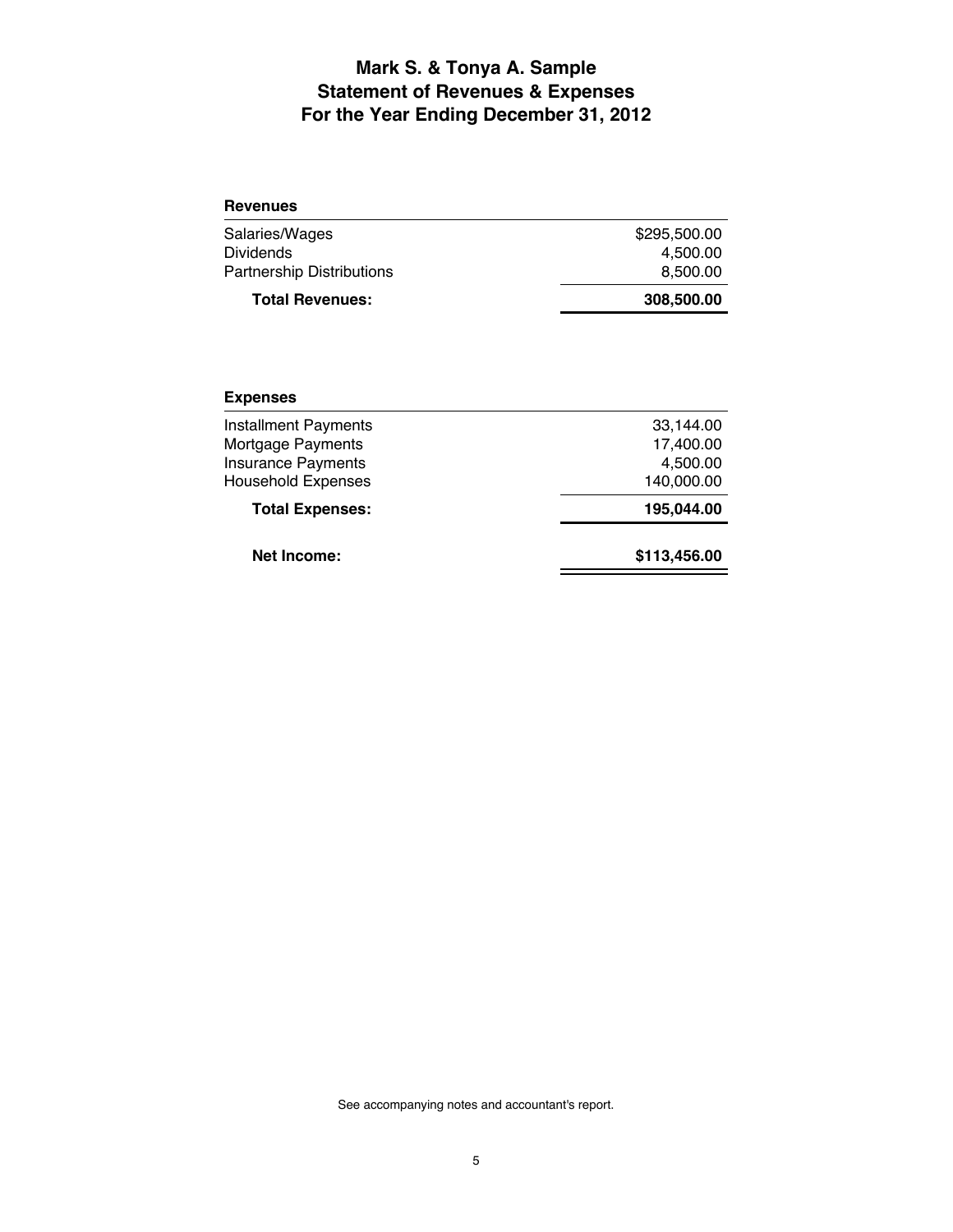## **Notes to the Financial Statements 12/31/2012**

| Note 1 | <b>Marketable Securities</b>                     |            |
|--------|--------------------------------------------------|------------|
|        | Market comparison used to value stock portfolio. |            |
| Note 2 | <b>Market Trade Portfolio</b>                    |            |
|        | Portfolio valued as of 12/31/2011.               |            |
| Note 3 | <b>ABC Real Property Partnership</b>             |            |
|        | <b>Related Liabilities</b>                       | Payoff     |
|        | <b>Business Loan</b>                             | 61,500.00  |
|        |                                                  | 61,500.00  |
| Note 4 | 2007 Lexus and 2010 Toyota                       |            |
|        | <b>Related Liabilities</b>                       | Payoff     |
|        | <b>Vehicle Loans</b>                             | 16,500.00  |
|        |                                                  | 16,500.00  |
| Note 5 | <b>Residence on Williams St.</b>                 |            |
|        | <b>Related Liabilities</b>                       | Payoff     |
|        | Mortgage - Williams St. Residence                | 261,960.00 |
|        |                                                  | 261,960.00 |
| Note 6 | <b>Vehicle Loans</b>                             |            |
|        | <b>Related Assets</b>                            | Value      |
|        | 2007 Lexus and 2010 Toyota                       | 31,500.00  |
|        |                                                  | 31,500.00  |
| Note 7 | <b>Business Loan</b>                             |            |
|        | <b>Related Assets</b>                            | Value      |
|        | <b>ABC Real Property Partnership</b>             | 16,925.00  |
|        |                                                  | 16,925.00  |
| Note 8 | Mortgage - Williams St. Residence                |            |
|        | <b>Related Assets</b>                            | Value      |
|        | Residence on Williams St.                        | 345,500.00 |
|        |                                                  | 345,500.00 |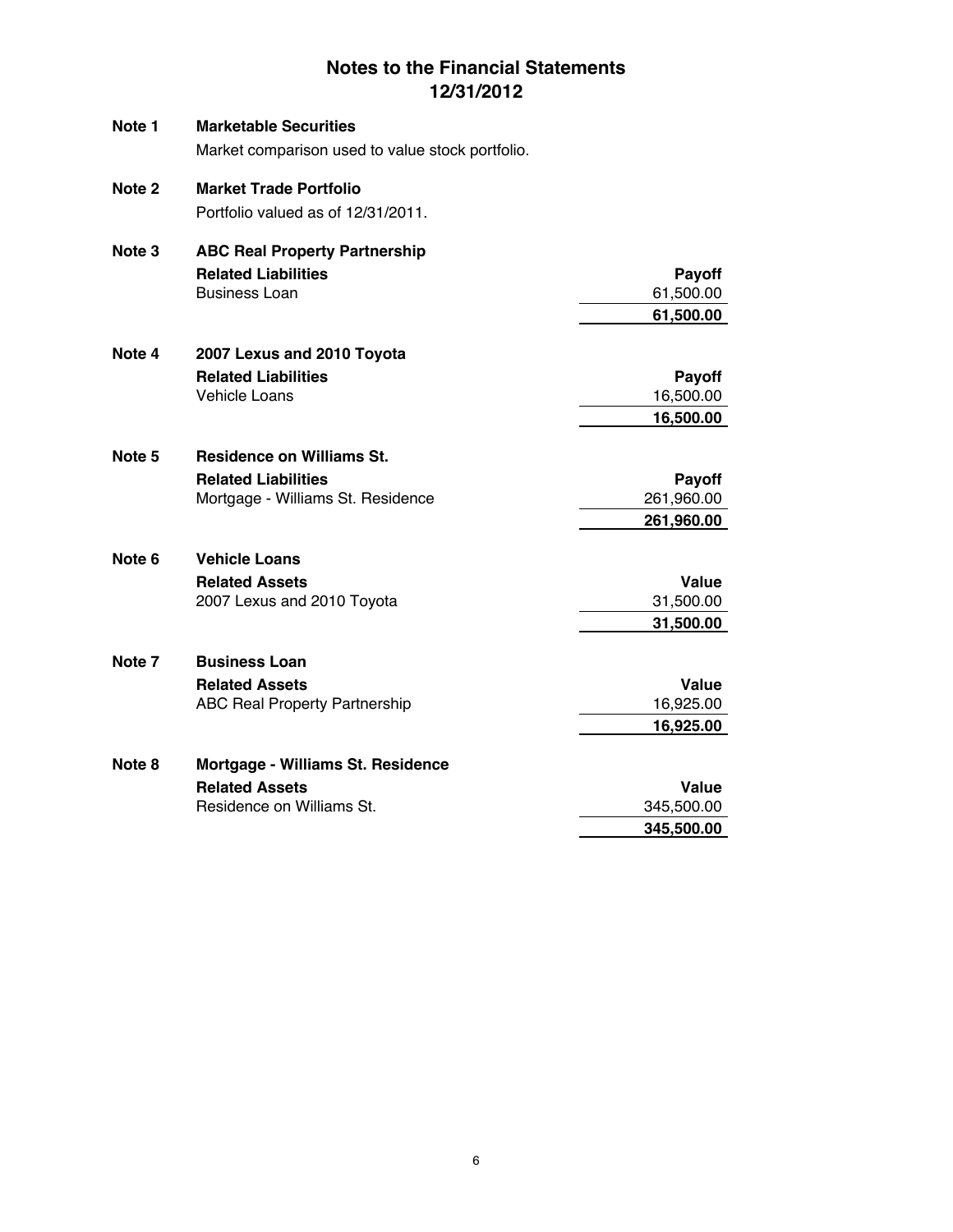## **Asset Schedule 12/31/2012**

| Cash                                      |               |             |
|-------------------------------------------|---------------|-------------|
| First National Bank Checking Account      |               | \$12,400.00 |
| <b>First Savings Bank Savings Account</b> |               | 21,275.00   |
| Total Cash (2)                            |               | 33,675.00   |
| <b>Marketable Securities</b>              |               |             |
| <b>Market Trade Portfolio</b>             |               | 244,500.00  |
| <b>Total Marketable Securities (1)</b>    |               | 244,500.00  |
| <b>Partnership Interests</b>              |               |             |
| <b>ABC Real Property Partnership</b>      |               | 16,925.00   |
| <b>Related Liabilities</b>                | <b>Payoff</b> |             |
| <b>Business Loan</b>                      | 61,500.00     |             |
|                                           | 61,500.00     |             |
| <b>Total Partnership Interests (1)</b>    |               | 16,925.00   |
| <b>Retirement Accounts</b>                |               |             |
| IRA (Mark Sample)                         |               | 421,815.00  |
| <b>Total Retirement Accounts (1)</b>      |               | 421,815.00  |
| <b>Vehicles</b>                           |               |             |
| 2007 Lexus and 2010 Toyota                |               | 31,500.00   |
| <b>Related Liabilities</b>                | Payoff        |             |
| <b>Vehicle Loans</b>                      | 16,500.00     |             |
|                                           | 16,500.00     |             |
| <b>Total Vehicles (1)</b>                 |               | 31,500.00   |
| <b>Primary Residence</b>                  |               |             |
| Residence on Williams St.                 |               | 345,500.00  |
| <b>Related Liabilities</b>                | <b>Payoff</b> |             |
| Mortgage - Williams St. Residence         | 261,960.00    |             |
|                                           | 261,960.00    |             |
| <b>Total Primary Residence (1)</b>        |               | 345,500.00  |

### **Total Assets (7) \$1,093,915.00**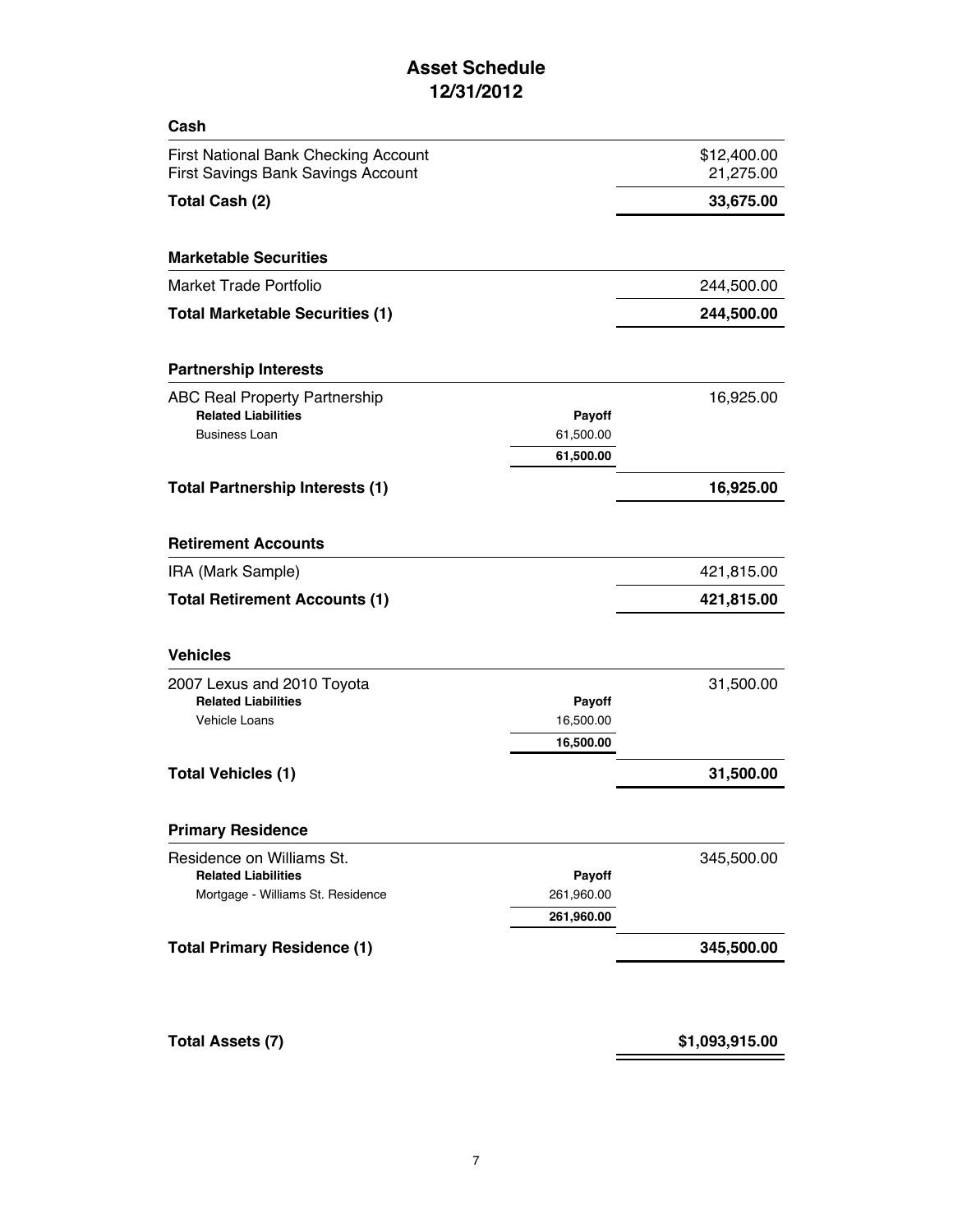## **Liability Schedule 12/31/2012**

### **Notes/Loans Payable**

| Vehicle Loans                                              |            | \$16,500.00 |
|------------------------------------------------------------|------------|-------------|
| <b>Related Assets</b>                                      | Value      |             |
| 2007 Lexus and 2010 Toyota                                 | 31,500.00  |             |
|                                                            | 31,500.00  |             |
| <b>Business Loan</b>                                       |            | 61,500.00   |
| <b>Related Assets</b>                                      | Value      |             |
| <b>ABC Real Property Partnership</b>                       | 16,925.00  |             |
|                                                            | 16,925.00  |             |
|                                                            |            |             |
| Total Notes/Loans Payable (2)                              |            | 78,000.00   |
| <b>Mortgages Payable</b>                                   |            |             |
|                                                            |            |             |
| Mortgage - Williams St. Residence<br><b>Related Assets</b> | Value      | 261,960.00  |
| Residence on Williams St.                                  | 345,500.00 |             |
|                                                            | 345,500.00 |             |

**Total Liabilities (3) \$339,960.00**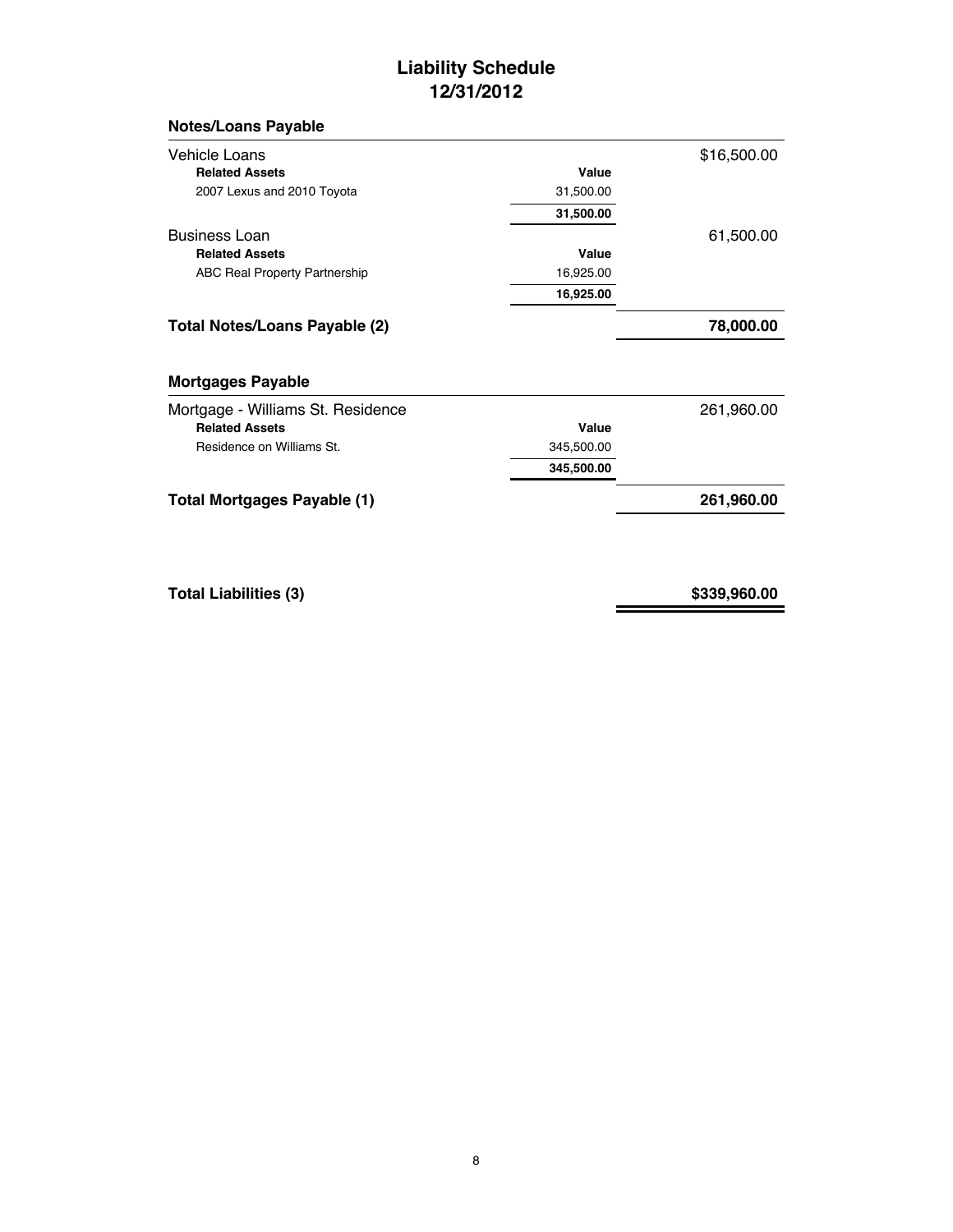## **Revenue Schedule 12/31/2012**

| <b>Salaries/Wages</b>                      |                           |
|--------------------------------------------|---------------------------|
| M. Sample's Salary<br>T. Sample's Salary   | \$224,000.00<br>71,500.00 |
| <b>Total Salaries/Wages (2)</b>            | 295,500.00                |
| <b>Dividends</b>                           |                           |
| Dividend Income                            | 4,500.00                  |
| <b>Total Dividends (1)</b>                 | 4,500.00                  |
| <b>Partnership Distributions</b>           |                           |
| Distribution from Partnership              | 8,500.00                  |
| <b>Total Partnership Distributions (1)</b> | 8,500.00                  |

**Total Revenues (4) \$308,500.00**